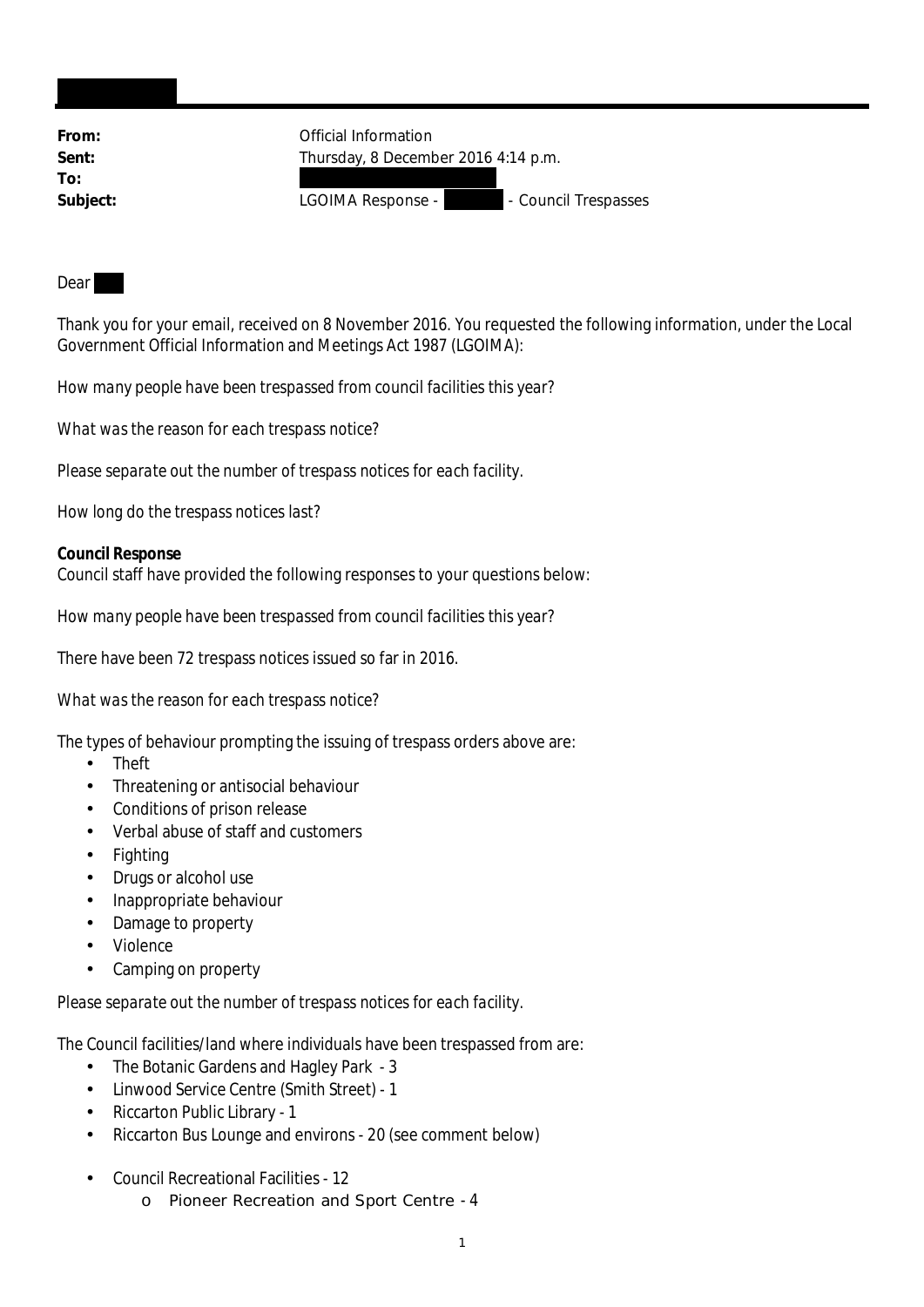- o Jellie Park Recreation and Sport Centre 7
- o Cowles Stadium 1
- Council Libraries 35
	- $O$  Aranui 3
	- o Central Manchester 3
	- o New Brighton 3
	- o Papanui 5
	- o Parklands 2
	- o Shirley 15 (see comment below)
	- o South 1
	- o Te Hapua 1
	- o Upper Riccarton 2

*How long do the trespass notices last?*

The standard length of the trespass notice is two years.

**Council Comment**

The Council wishes to provide some additional information about two venues in particular:

## *The Riccarton Bus Lounge*

The following is the trespass order breakdown by month:

 $lan = 2$  $F \triangleleft h = 4$  $Mar = 10$  $M$ av = 1  $June = 1$  $July = 1$ Aug  $= 1$ 

The majority of trespass orders occurred in March, when we had a serious incident occur within the south side bus lounge.

There are two security personnel per day at the lounge, one starting from midday and one from four pm. The security guards have been following procedure by moving groups of individuals on who are deemed to be loitering inside the lounges. In the event that individuals do not follow the guidance of the security staff, and their behaviour is deemed unfavourable to the operation of the passenger waiting facility, the security guards issue trespass notices.

## *Shirley Library*

This year Shirley Library saw a surge in drug-related activity including theft, vandalism and violence as well as drug dealing. Most of these incidents occurred in the first quarter of 2016. This has been addressed in co-operation with the local police, the Palms Mall security and a security guard has been introduced to assist staff in the library for ongoing management of these situations. The second and third quarters show a return to normal levels of behaviour in the library.

You have the right to request the Ombudsman to review this decision. Complaints can be sent by email to info@ombudsman.parliament.nz, by fax to (04) 471 2254, or by post to The Ombudsman, PO Box 10152, Wellington 6143.

**Publication of responses to LGOIMA requests**